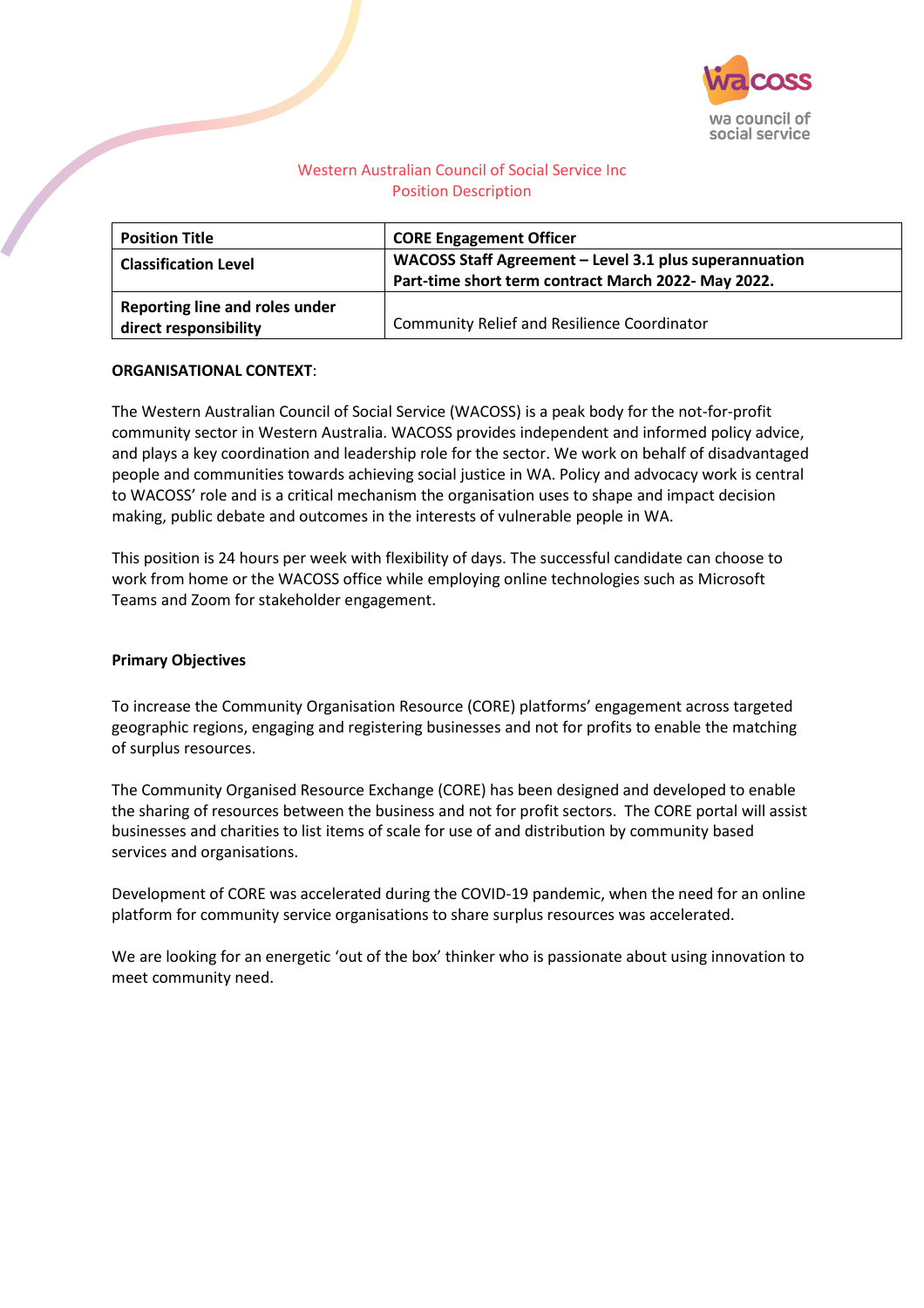

| <b>Key Duties and Responsibilities</b> |                                                                                                                                                                                                                                                                                                                                                                                                                                                                                                                                                                                                                                                                                                                                                                                                                                                                                                                              |
|----------------------------------------|------------------------------------------------------------------------------------------------------------------------------------------------------------------------------------------------------------------------------------------------------------------------------------------------------------------------------------------------------------------------------------------------------------------------------------------------------------------------------------------------------------------------------------------------------------------------------------------------------------------------------------------------------------------------------------------------------------------------------------------------------------------------------------------------------------------------------------------------------------------------------------------------------------------------------|
| <b>Engagement</b>                      | develop a CORE engagement plan with KPI's to generate registrations and<br>$\bullet$<br>ongoing use of the CORE platform within targeted geographic regions<br>Work with the Community Relief and Resilience Coordinator to develop and<br>$\bullet$<br>implement a strategic engagement plan to grow the CORE platform across<br>targeted regional and outer metropolitan geographic regions in Western<br>Australia<br>Promote the mutual community benefits of the CORE platform through<br>$\bullet$<br>traditional (person to person) outreach and online via various digital<br>communications streams;<br>Identify opportunities to establish, foster and maintain closing working<br>$\bullet$<br>relationships with local businesses, not-for-profits within targeted geographic<br>regions<br>Support businesses and not for profits to register, donate and retrieve items<br>$\bullet$<br>from the CORE platform |
| <b>Measurement</b>                     | Track outputs across engagement and KPI's<br>$\bullet$<br>Identify, develop and store CORE engagement and exchange case studies<br>$\bullet$<br>Maintain CORE Stakeholder engagement register<br>$\bullet$                                                                                                                                                                                                                                                                                                                                                                                                                                                                                                                                                                                                                                                                                                                   |
| <b>Social Media</b>                    | Through your outreach work, generate and post content across CORE social<br>$\bullet$<br>media channels<br>Identify and track social media engagement trends<br>$\bullet$                                                                                                                                                                                                                                                                                                                                                                                                                                                                                                                                                                                                                                                                                                                                                    |
| <b>Community development</b>           | Network and build positive relationships with businesses, community<br>$\bullet$<br>representatives and decision makers<br>Form and promote strategic alliances with other businesses, organisations<br>$\bullet$<br>and networks groups relevant to the success of CORE                                                                                                                                                                                                                                                                                                                                                                                                                                                                                                                                                                                                                                                     |
| <b>WACOSS</b>                          | Participate in team meetings, the development of strategic and operational<br>$\bullet$<br>plans and other internal processes as required<br>Take reasonable care for own safety and health at work and avoid harming<br>$\bullet$<br>the safety and health of other people through any act or omission at work<br>Demonstrate commitment to WACOSS Mission, Purpose and Values<br>$\bullet$                                                                                                                                                                                                                                                                                                                                                                                                                                                                                                                                 |
| <b>Other duties</b>                    | Other tasks as appropriate, relevant and directed<br>$\bullet$                                                                                                                                                                                                                                                                                                                                                                                                                                                                                                                                                                                                                                                                                                                                                                                                                                                               |

## **Selection Criteria**

### **Essential**

- Demonstrated engagement and promotion skills
- Excellent interpersonal, relationship building and stakeholder management skills with the proven ability to engage with business and not for profits
- Highly developed written and verbal communication skills
- Strong experience and expertise with social media and Customer Relationship Management tools for communication.